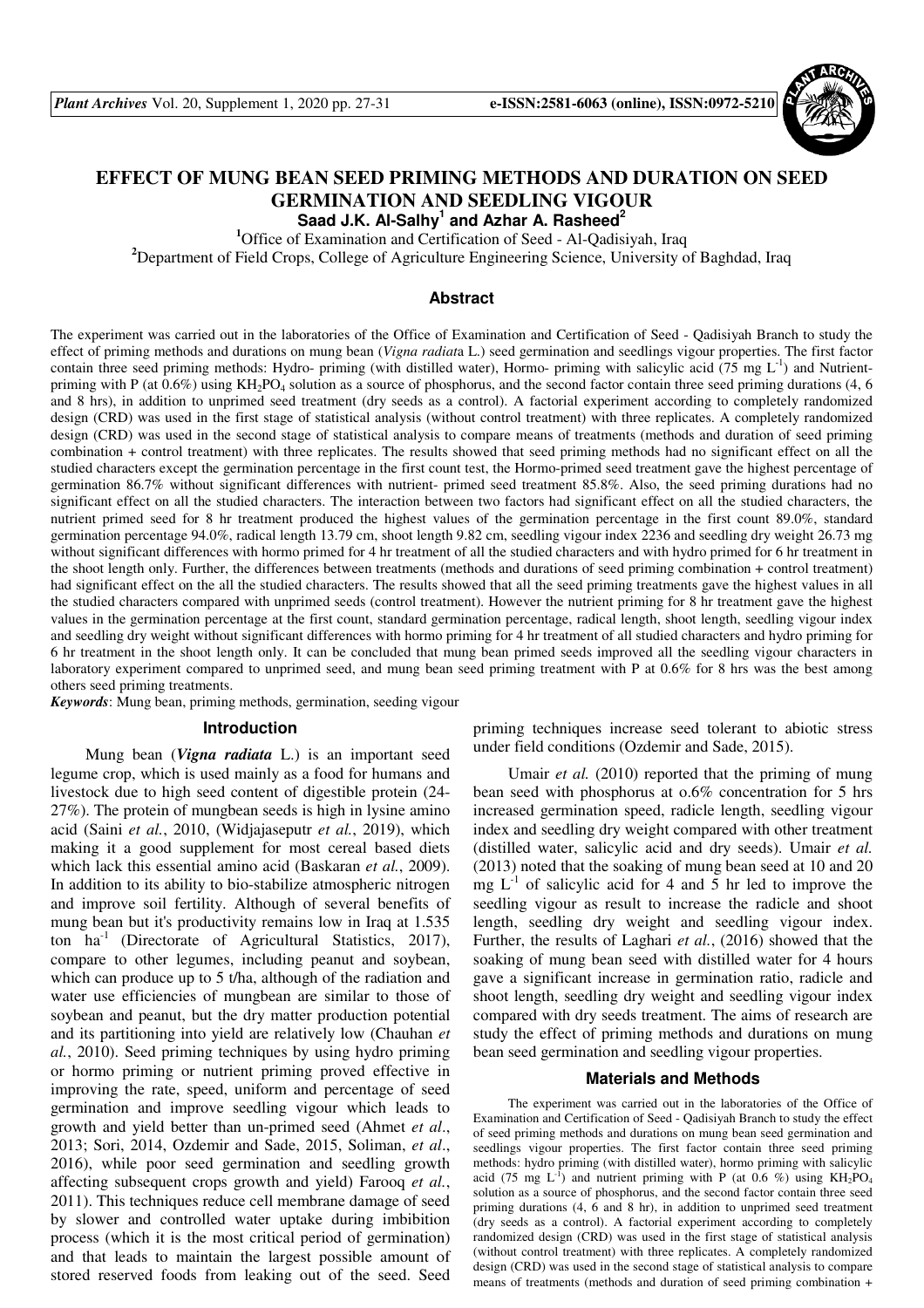control treatment) with three replicates. Using least significant difference (LSD) test at 0.05 level of probability to compare means of treatments (Steal and Torrie, 1984).

#### **Studied characters :**

## **1. Standard Germination Test (%)**

100 seeds of each treatment with three replicates were tested for standard germination test, using paper towels in rolling methods. Samples were placed in the germinators at  $25\pm5$  °C for  $7<sup>th</sup>$  days, At the end of the test, the standard germination percentage for all the four replications of each treatment were calculated (ISTA, 2008) as the following equation*: Germination %=( Number of normal seedlings / Number of seeds sown*) / 100

# **2. The First Count in Standard Germination Test**

After  $4<sup>th</sup>$  days in standard germination test the normal seedlings percentage were calculated (ISTA, 2005) as the following equation :

Germination  $\% =$  (Number of normal seedlings at the first count / Number of seeds sown)/100.

## **3. Seedling Shoot and Root Length Test (cm)**

The seedlings shoot and root lengths were measured after the final count in standard germination test (after the  $7<sup>th</sup>$ days). Ten normal seedlings were selected randomly from each replicate. The shoot length was measured from point of the attachment of the cotyledon to the tip of the seedling. Similarly, the root length was measured from the point of attachment to the tip of the root. Average shoot or root length (cm) was computed by dividing the total shoot or root length by total number of normal seedlings measured. (AOSA, 1988).

# **4. Seedling Dry Weight Test (mg)**

Seedling dry weight (mg) was measured after the final count in the standard germination test. Ten normal seedlings selected randomly from each replicate were cut free from their cotyledons and placed in envelopes and dried in an oven at 80±1 ºC for 24 hours. The mean of the seedling dry weight was calculated by dividing the weight of the total seedlings dry weight by their number (Hampton and Tekrony, 1995).

#### **5. Seedling Vigor Index**

Seedling vigor index : This was calculated by multiplying the standard germination percentage with the average sum of shoot length (cm) and root length (cm), (Islam *et al.*, 2009).

## **Statistical analysis**

The data were analyzed statistically by using Gnestat program, and least significant difference (LSD) test at 0.05 probability level was used to compare the treatment means (Steel and Torrie, 1960).

## **Results and Discussion**

#### **The first count in standard Germination percentage**

The results at the Table 1 indicate that there are significant differences among priming methods treatments (hydro priming with distilled water, hormo priming at 75 mg SA  $L^{-1}$  and nutrient priming with  $KH_2PO_4$  solution 0.6% P) on the germination percentage at the first count, the hormo priming treatment recorded the highest mean 86.7% without significant difference with nutrient priming treatment 85.8%, while the hydro priming treatment recorded the lowest mean 84.7%. The superiority could be due to the role of Salicylic acid in increasing the metabolic activity required for seed germination and reducing the time of radicle emergence (Khamseh *et al.*, 2013). These results are in agreement with Umair *et al.* (2013). The results at the Table 1 show that the seed priming durations (4, 6 and 8 hr) had no significant effect on the germination percentage at the first count. The interaction between two factors without dry seeds (control treatment) had significant effect on the germination percentage at first count, the nutrient priming for 8 hr treatment gave the highest value 89% without significant differences with hormo priming for 4 hr treatment 88.3%, while the nutrient priming for 4 hr treatment gave the lowest value 82.3% without significant differences with hydro priming for 8 hr treatment 83% (Table 1). The superiority of soaking seeds with KH2PO4 could be due to increased phosphorus seed content which led to faster growth (Umair *et al.*, 2010). Further, phosphorus activation also increases the activity of enzymes such as amylase, protease and sometimes lipase which will lead to early development and of the embryo and accelerate germination (Nawaz *et al.*, 2013). Also, the results at the Table 1 indicate that there are significant effects of treatment (methods and duration of seed priming combination + unprimed seed) on the germination percentage at first count. All the priming treatment gave the highest value compared with unprimed seeds (control treatment), the nutrient priming for 8 hr treatment recorded the highest value 89% without significant differences with hormo priming for 4 hr treatment 88.3%, while the control treatment recorded the lowest value 80.0% without significant differences with the nutrient for 4 hr treatment 82.3%.

Table 1 : Effect of priming methods and durations on the germination percentage at the first count (%) of mung bean seeds.

| <b>Priming methods</b>                    | Priming durations (hr) | Mean |      |      |
|-------------------------------------------|------------------------|------|------|------|
|                                           |                        |      |      |      |
| Hydro priming with $H_2O$                 | 85.0                   | 86.0 | 83.0 | 84.7 |
| Nutrient priming with $KH_0PO_4$ (P 0.6%) | 82.3                   | 86.0 | 89.0 | 85.8 |
| Hormo priming with 75 mg $SA L^{-1}$      | 88.3                   | 86.3 | 85.3 | 86.7 |
| LSD 0.05                                  |                        | 1.4  |      |      |
| Mean                                      | 85.2                   | 86.1 | 85.8 |      |
| $LSD$ 0.05                                |                        |      |      |      |
| Control treatment (Dry seeds)             |                        |      |      |      |
| LSD 0.05                                  |                        |      |      |      |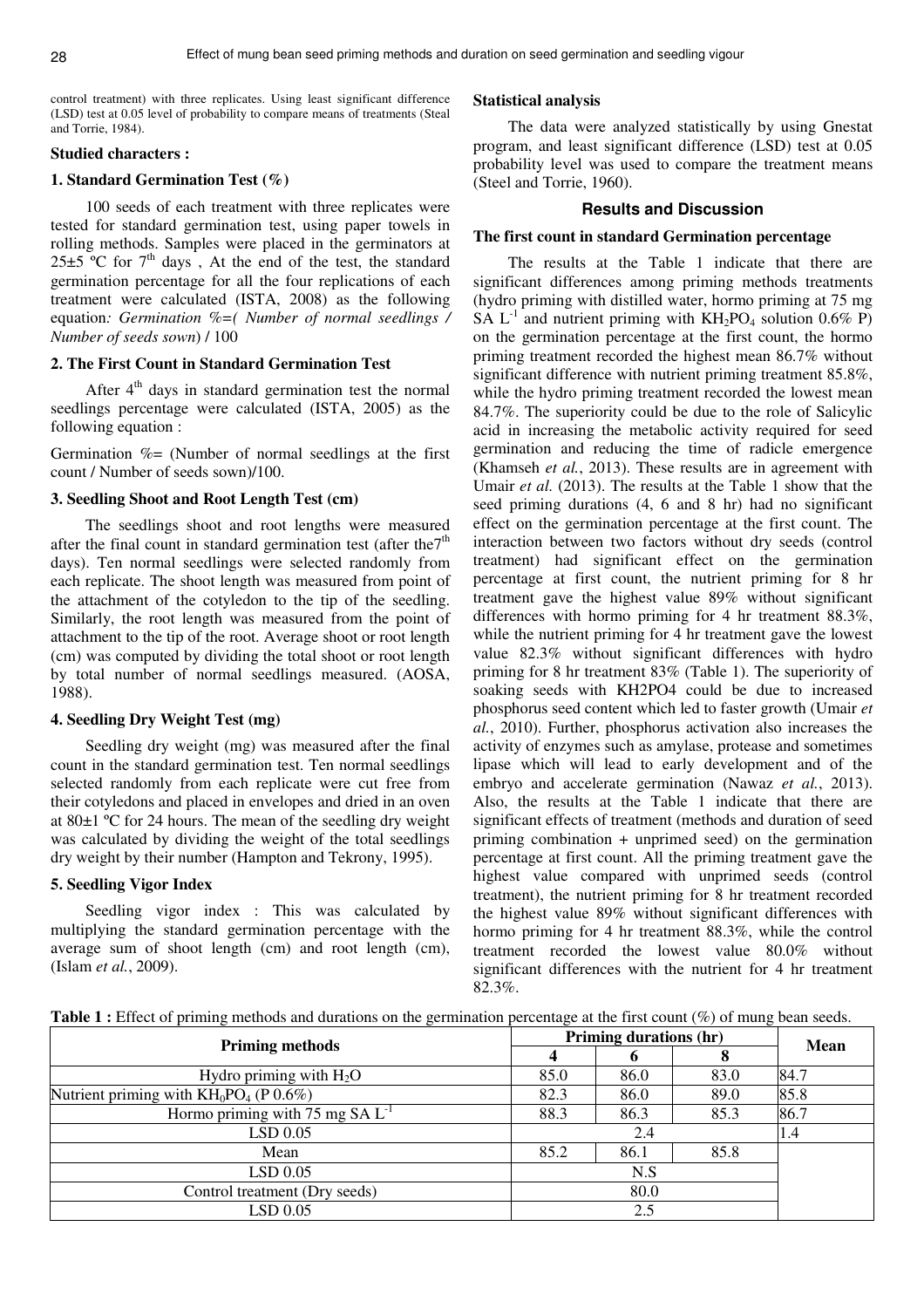#### **Standard germination percentage**

The results at the Table 2 show that the seed priming methods and seed priming durations had no significant effect on the standard germination percentage. The interaction between two factors without dry seeds (control treatment) had significant effect on the standard germination percentage, the nutrient priming for 8 hr treatment gave the highest value 94.0% without significant differences with hormo priming for 4 hr treatment 93.0%, while the nutrient priming for 4 hr treatment gave the lowest value 84.0% without significant differences with hydro priming for 8 hr treatment 86.0% (Table 2). The results show that activation of phosphorus is more effective than activation with salicylic acid when the activation priming period is increased, which means that the two phases of the seeds water uptake activation are not completed when treated with phosphorus solution at the short periods . The first phase include rapid water uptake (imbibition) , and the second phase include enzymes activation and it is the most important active phase in which the metabolic processes occurs to prepare seeds for germination and elongation of embryonic axes, where the enzymes of amylase, ribonuclease and phosphatase are

synthesized by the influence of gibberelic acid, also increase the effectiveness of hydrolytic enzymes such as ATPase, protease, lipase and peroxidase, in addition to transfer of nutrients from storage tissues (endosperm and cotyledons) to the growth sites of the seed and stimulation the chemical reactions to synthetic new substances (Copeland and McDonald, 2001). On the other hand, the ability of ions from inorganic solutions such as  $KH_2PO_4$  to penetrate the seed coat and accumulation inside them during activation process (Parera and Cantiffe, 2010). These results are in agreement with Umair *et al.* (2010). Also, the results at the Table 2 indicate that there are significant effects of treatment (methods and duration of seed priming combination+ unprimed treatment) on the standard germination percentage . All the seed priming treatment gave the highest values of the standard germination percentage compared with control treatment, the nutrient priming for 8 hr treatment recorded the highest value 94.0% without significant differences with hormo priming for 4 hr treatment .93%, while the control treatment recorded the lowest value 83.0% without significant difference with the nutrient priming for 4 hr treatment 84.0%.

| <b>Priming methods</b>                    | Priming durations (hr) | <b>Mean</b> |      |      |
|-------------------------------------------|------------------------|-------------|------|------|
|                                           |                        |             |      |      |
| Hydro priming with $H_2O$                 | 87.0                   | 90.0        | 86.0 | 87.7 |
| Nutrient priming with $KH_2PO_4$ (P 0.6%) | 84.0                   | 89.0        | 94.0 | 89.0 |
| Hormo priming with 75 mg $SA L^{-1}$      | 93.0                   | 89.2        |      |      |
| $LSD$ 0.05                                |                        | N.S         |      |      |
| Mean                                      | 88.0                   | 89.0        | 88.9 |      |
| $LSD$ 0.05                                |                        |             |      |      |
| Control treatment (Dry seeds)             |                        |             |      |      |
| $LSD$ 0.05                                |                        |             |      |      |

**Table 2 :** Effect of priming methods and durations on the standard germination (%) of mung bean seeds

#### **Radicle length**

The results at the Table 3 show that the priming methods treatments and priming durations had no significant effects on the radicle length. The interaction between two factors without control treatment had significant effect on the radicle length, the nutrient priming for 8 hr treatment gave the highest value 13.97cm without significant differences with hormo priming for 4 hr treatment 13.32 cm, whereas the nutrient priming for 4 hr treatment gave the lowest value 12.02 cm without significant differences with hydro priming for 8 hr treatment 12.22 cm (Table 3). The superiority of the phosphorus activation treatment for 8 hours could be due to the role of phosphorus in increasing the enzymatic activity

and superiority in germination speed (Table 1) and in the standard germination percentage (Table 2), which were reflected in the increase of root length. These results are in agreement with Umair *et al.* (2010). Also, there are significant effect of treatment (methods and duration of seed priming combinations + unprimed seed) on the radicle length . All the seed priming treatments gave the highest values of the radicle length compared with control treatment, the nutrient priming for 8 hr treatment recorded the highest value 13.97 cm without significant differences with hormo priming for 4 hr treatment 13.32 cm, while the control treatment recorded the lowest value 10.19 cm (Table 3).

| Table 3 : Effect of priming methods and durations on the radicle length (cm) of mung bean seedlings |  |  |  |  |  |  |  |  |  |  |
|-----------------------------------------------------------------------------------------------------|--|--|--|--|--|--|--|--|--|--|
|-----------------------------------------------------------------------------------------------------|--|--|--|--|--|--|--|--|--|--|

| <b>Priming methods</b>                    |       | Priming durations (hr) |       |             |  |
|-------------------------------------------|-------|------------------------|-------|-------------|--|
|                                           |       |                        |       | <b>Mean</b> |  |
| Hydro priming with $H_2O$                 | 12.52 | 13.17                  | 12.22 | 12.63       |  |
| Nutrient priming with $KH_2PO_4$ (P 0.6%) | 12.02 | 12.61                  | 13.97 | 12.87       |  |
| Hormo priming with 75 mg SA $L^{-1}$      | 13.32 | 12.98                  | 12.33 | 12.88       |  |
| $LSD$ 0.05                                |       | N.S                    |       |             |  |
| Mean                                      | 12.62 | 12.92                  | 12.84 |             |  |
| LSD 0.05                                  |       |                        |       |             |  |
| Control treatment (Dry seeds)             |       |                        |       |             |  |
| LSD 0.05                                  |       |                        |       |             |  |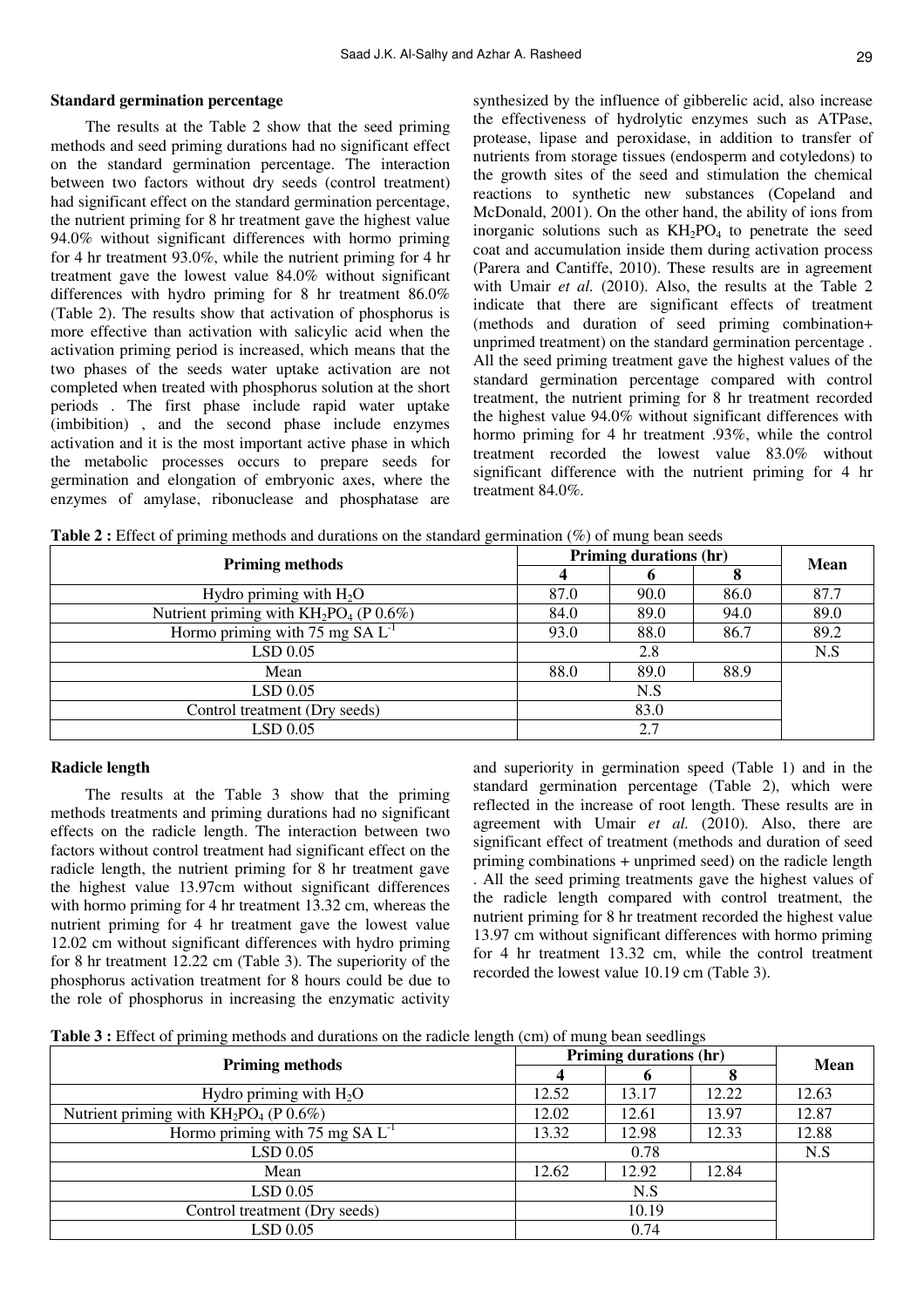## **Shoot Length**

According to the Table 4, the priming methods and priming durations had no significant effect on the shoot length, whereas the interaction between two factors without control treatment was significantly effect on the shoot length, the nutrient priming for 8 hr treatment produced the highest value 9.82 cm without significant differences with hormo priming for 4 hr treatment 9.73 cm and hydro priming for 6 hr 9.57 cm, while the nutrient priming for 4 hr treatment produced the lowest value 8.50 cm without significant differences with hydro priming for 8 hr treatment 9.1 cm. The superiority could be due to the role of phosphorus

activation for 8 hours in increasing the effectiveness of the enzymes responsible for seed germination and embryo growth and development and then increasing the shoot length (Nawaz *et al.*, 2013). These results are in agreement with Umair *et al.* (2010). There are significant effect of treatment (methods and duration of seed priming combination + unprimed seed) on the shoot length compared with control treatment, the nutrient priming for 8 hr treatment recorded the highest value 9.82 cm without significant differences with hormo priming for 4 hr treatment 9.73 cm and hydro priming for 6 hr 9.57 cm, while the control treatment recorded the lowest value 7.77 cm (Table 4)

**Table 4 :** Effect of priming methods and durations on the shoot length (cm) of mung bean seedlings

| <b>Priming methods</b>                    |                      | Priming durations (hr) |      |             |  |
|-------------------------------------------|----------------------|------------------------|------|-------------|--|
|                                           |                      |                        |      | <b>Mean</b> |  |
| Hydro priming with $H_2O$                 | 9.17                 | 9.57                   | 8.57 | 9.10        |  |
| Nutrient priming with $KH_2PO_4$ (P 0.6%) | 8.50                 | 9.13                   | 9.82 | 9.15        |  |
| Hormo priming with 75 mg $SA L^{-1}$      | 9.73                 | 9.23                   | 8.72 | 9.23        |  |
| LSD 0.05                                  |                      | N.S                    |      |             |  |
| Mean                                      | 9.03<br>9.31<br>9.13 |                        |      |             |  |
| LSD 0.05                                  |                      |                        |      |             |  |
| Control treatment (Dry seeds)             |                      |                        |      |             |  |
| LSD 0.05                                  |                      |                        |      |             |  |

# **Seedling vigour index :**

The results at the Table 5 indicate that the seed priming methods and seed priming durations had no significant effect on the seedling vigour index, while the interaction between two factors without dry seeds (control treatment) had significant effect on the seedling vigour index, the nutrient priming for 8 hr treatment gave the highest value2236 without significant differences with hormo priming for 4 hr treatment 2144, while the nutrient priming for 4 hr treatment gave the lowest value 1724 without significant differences with hydro priming for 8 hr treatment 1786. The superiority of nutrient priming for 8 hr could be due to superior in the standard germination percentage (Table 2), radicle length

(Table 3) and shoot length (Table 4). The results at the Table 5 show significant effect between treatments (methods and duration of seed priming combination + unprimed seed) on the seedling vigour index compared with control treatment, the nutrient priming for 8 hr treatment recorded the highest value 2236 without significant differences with hormo priming for 4 hr treatment 2144, whereas the control treatment recorded the lowest value 1473. These results are in agreement with Umair *et al.* (2010) who noted that the unprimed mung bean seeds recorded the lowest values of speed germination, radicle length and shoot length which that reflected negatively on the seedling vigour index (Table 5).

**Table 5 :** Effect of priming methods and durations on the seedling vigour index of mung bean

| <b>Priming methods</b>                    | Priming durations (hr) | <b>Mean</b> |      |      |
|-------------------------------------------|------------------------|-------------|------|------|
|                                           |                        |             |      |      |
| Hydro priming with $H_2O$                 | 1887                   | 2046        | 1786 | 1907 |
| Nutrient priming with $KH_2PO_4$ (P 0.6%) | 1724                   | 1935        | 2236 | 1965 |
| Hormo priming with 75 mg $SA L^{-1}$      | 1953<br>1825<br>2144   |             |      | 1974 |
| LSD 0.05                                  |                        | N.S         |      |      |
| Mean                                      | 1918                   | 1978        | 1949 |      |
| LSD 0.05                                  |                        |             |      |      |
| Control treatment (Dry seeds)             |                        |             |      |      |
| $LSD$ 0.05                                |                        | 104         |      |      |

## **Seedling dry weight**

The results at the Table 6 show that the seed priming methods and seed priming durations had no significant effect on the seedling dry weight, whereas the interaction between two factors without dry seeds (control treatment) had significant effect on the seedling dry weight, the nutrient priming for 8 hr treatment gave the highest value 26.73 mg without significant differences with hormo priming for 4 hr treatment 26.10 mg, while the nutrient priming for 4 hr treatment gave the lowest value 24.71 mg without significant differences with hydro priming for 8 hr treatment 25.25 mg. The superiority of nutrient priming for 8 hr could be due to superior in the radicle length (Table 3) shoot length (Table 4) and seedling vigour index (Table 5). Table 6,There are significant effect between treatments (methods and duration of seed priming combination + unprimed seed) on the seedling dry weight, the nutrient priming for 8 hr treatment recorded the highest value 26.73 mg without significant differences with hormo priming for 4 hr treatment 26.10, whereas the control treatment recorded the lowest value 23.94 mg without significant differences with the nutrient priming for4 hr . These results are in agreement with Umair *et al.*, (2010) who noted that the priming of mung bean seeds with phosphorus increased seedling dry weight.